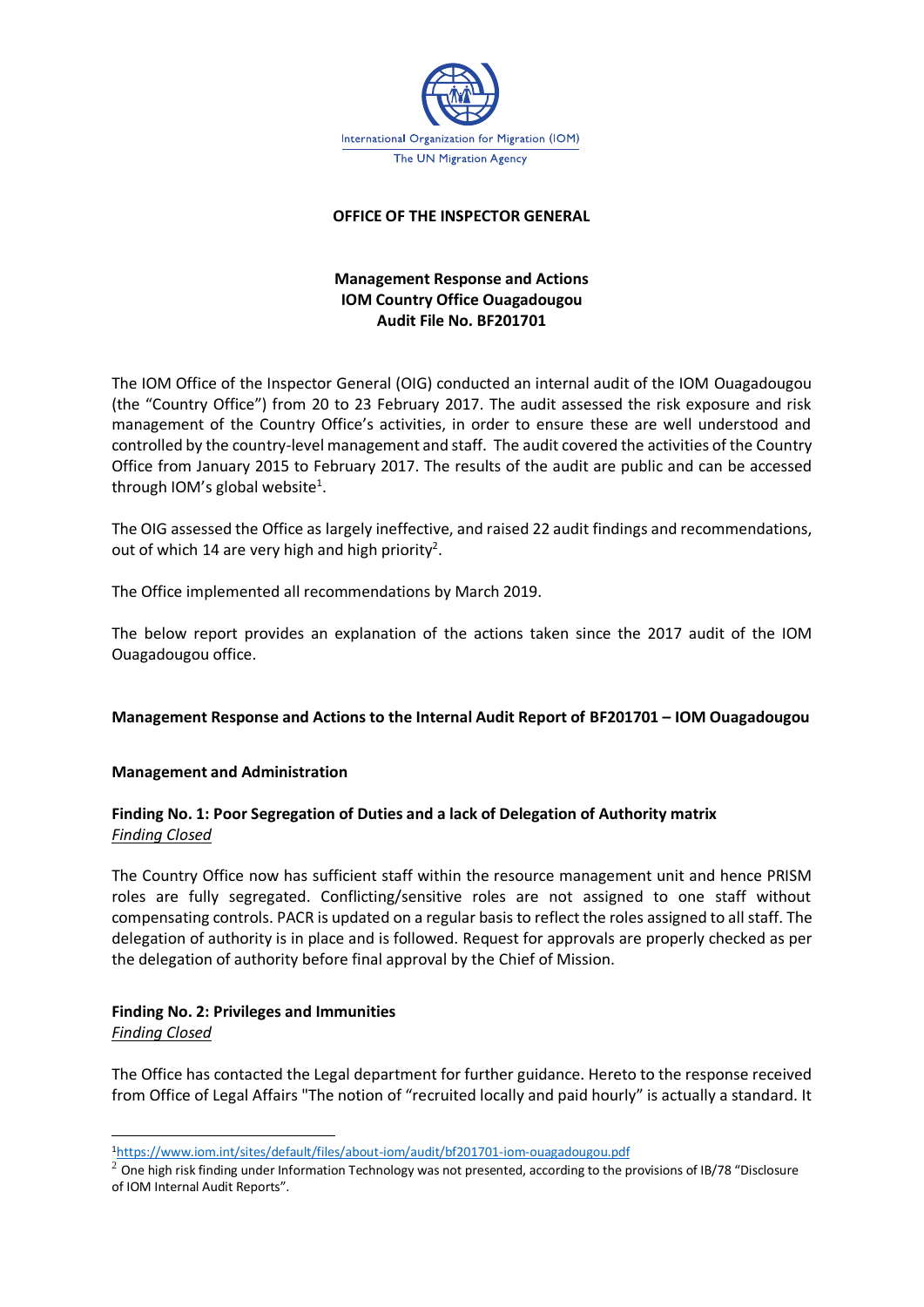

refers to personnel recruited locally and (cumulative) paid hourly. These are also actually not staff for IOM. We can also explain this to auditors if needed."

# **Finding No. 3: Lack of local regulatory framework and knowledge of IOM Regulations and Rules** *Finding Closed*

Some standard operating procedures are already in place to help staff understand and interpret the application of IOM rules and regulations. This is still a continuous process and the Country Office will ensure more standard operating procedures are developed. Internal sessions are also organized on a regular basis to inform staff on the rules and procedures; for instance, sessions have been conducted to train staff members on procurement policies and procedures and supporting documentation for financial documents, human resources procedures, etc. The Country Office is also in the process of developing a staff induction package will be shared with Regional Office for review.

# **Personnel**

# **Finding No. 8: Poor Human Resources management and maintenance of personnel files** *Finding Closed*

Proper filling of human resources files and contract review have been coordinated with Panama and all is in order. For the period of Staff Evaluation System 2018, all eligible staff have filed their objectives and have been approved by their supervisor.

# **Finding No. 9: Unclear implementation of the Unified Staff Regulations and Rules** *Finding Closed*

All staff were informed about the Unified Staff Regulations and Rules. We are in the process of finalizing those who are eligible for the United Nations Joint Staff Pension Fund and make sure we comply with the rules in the Unified Staff Regulations and Rules.

#### **Finance and Accounting**

# **Finding No. 11: Very poor and problematic Vendor management with high potential of financial losses**

# *Finding Closed*

The Country Office has cleared most of the vendors, only few are remaining and shall work with close collaboration with Regional Office Dakar to clear/close the remaining items.

# **Finding No. 12: Non-compliance with accounting procedures with regard to payment of advances**  *Finding Closed*

All advances are coded to staff vendor account and are cleared once all supporting documents are submitted to the finance department.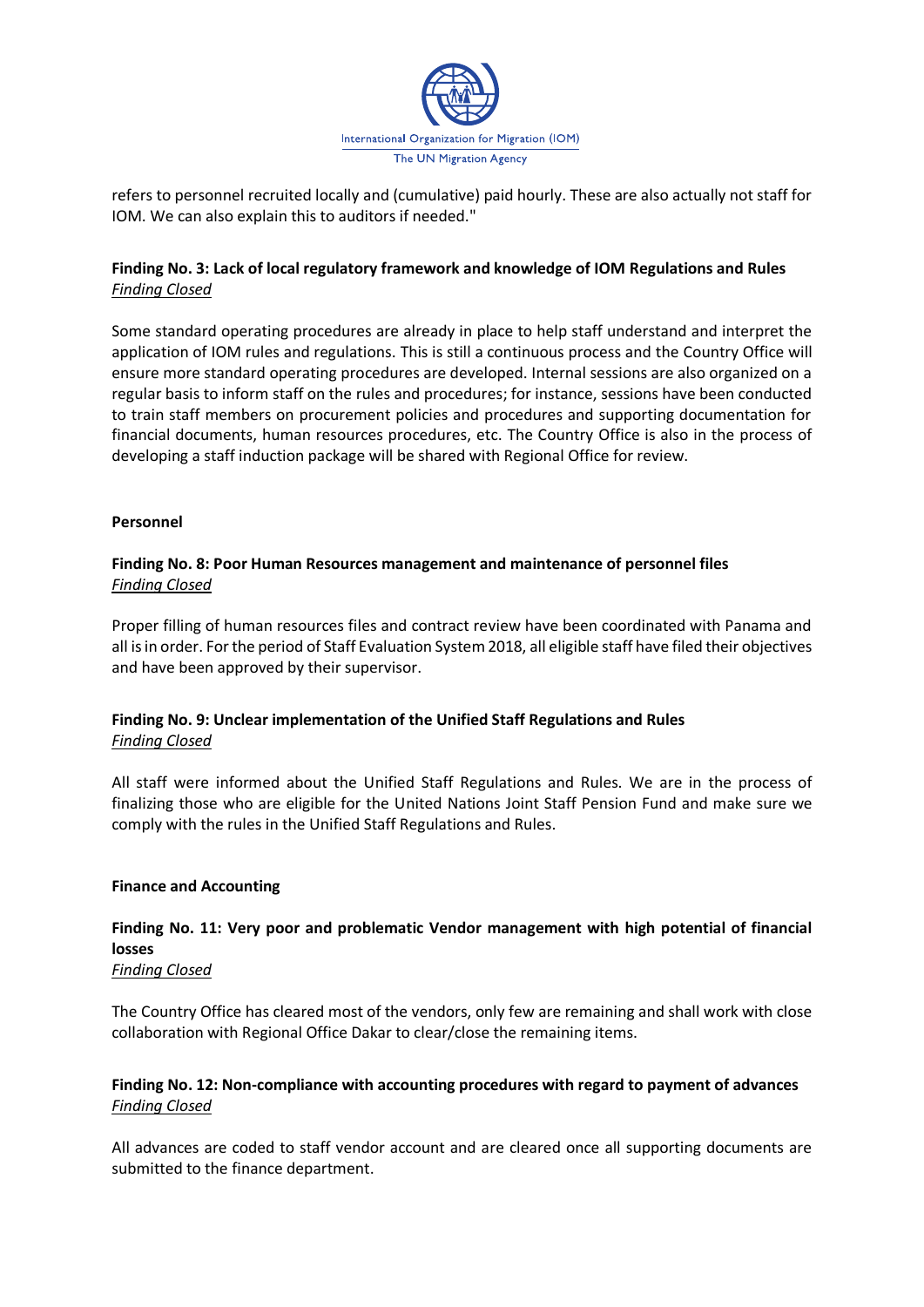

# **Finding No. 13: Non-compliance with accounting procedures with regard to invoicing and bank payments** *Finding Closed*

All bank entries are coded through FB60/MIRO or F-52/F-53.

# **Finding No. 14: Unsupported accounting entries**

*Finding Closed*

Accounting entries are only made based on approved supporting documents as per the delegation of authority. Only costs to which deliverables are met and supported by sufficient documentation are charged to projects. Advances are charged to vendor accounts and expensed to projects once supporting documents confirming deliverables are received, for example, in the case of implementing partners. Costs are charged to projects in an equitable manner following IOM projectization principle. An appropriate manual filing system is in place to ensure financial documents are well kept and easily retrievable in case of an audit. The e-filing system has also been adopted and now operational.

# **Finding No. 15: Non-compliance with the month-end accounting procedures** *Finding Closed*

The cost centre is monthly monitored by the Resource Management Unit.

# **Finding No. 16: Excessive Petty Cash payments, discrepancy between surprise cash count and balance in PRISM, redundant Petty Cash account** *Finding Closed*

No payment exceeding USD 100 are made by cash, except in cases, the Regional Office Dakar has requested.

# **Procurement and Logistics**

#### **Finding No. 17: Deficient Procurement procedures** *Finding Closed*

The procurement matrix is in place and followed for the Country Office's procurement processes. Roles are segregated within the unit and the staff are given regular on the job training to enable them to perform their tasks. PRISM materials management module is fully functional, purchase orders are created to track commitments. The commitments are reviewed regularly and at least on a monthly basis to ensure that projects reflect their actual balances. The Country Office is in the process of evaluating its vendors to develop a registry of standard vendors. The Country Office is also conducting market surveys of common purchases to ensure fair and competitive prices are offered and is in the process of establishing various long-term agreements (which would be subject to periodic reviews).